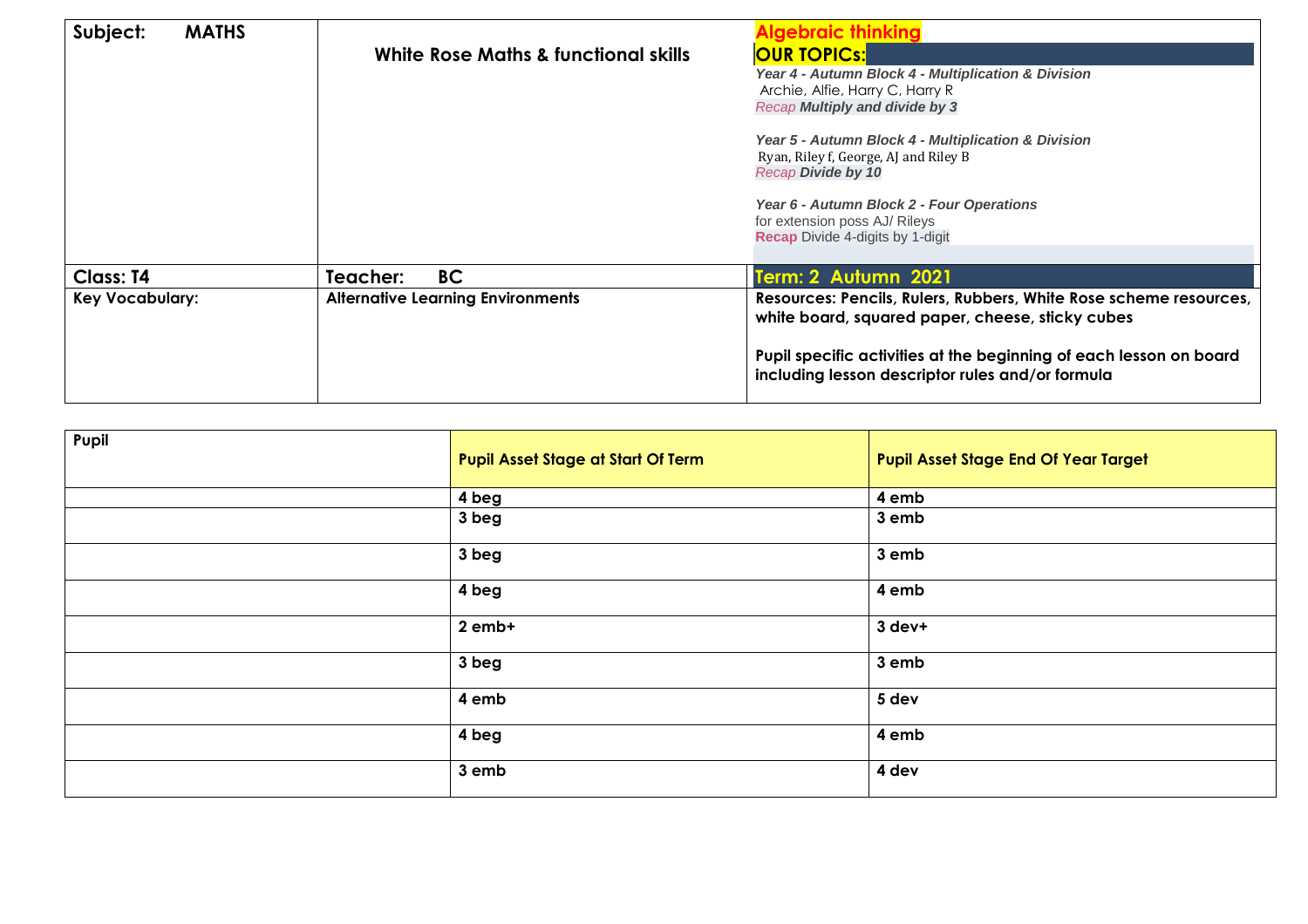| Learning Intentions.                                  |                                                                                   |                          |  |
|-------------------------------------------------------|-----------------------------------------------------------------------------------|--------------------------|--|
| <b>Current Unit -</b>                                 | <b>Prior Learning -</b>                                                           | <b>Future Learning -</b> |  |
| <b>Multiplication and division stages 4,5 &amp; 6</b> | <b>Sequencing (Year/stage 7)</b><br>Long addition, multiplication and subtraction |                          |  |
|                                                       |                                                                                   |                          |  |

| <b>Pupil Asset Milestones to be achieved:</b>       |
|-----------------------------------------------------|
| Year 4 - Autumn Block 4 multiplication and division |
| <b>Recap</b> Multiply and divide by 3               |
| <b>Recap</b> The 3 times-table                      |
| Multiply and divide by 6                            |
| 6 times-table and division facts                    |
| Multiply and divide by 9                            |
| 9 times-table and division facts                    |
| Multiply and divide by 7                            |
| 7 times-table and division facts                    |
| Year 5 - Autumn Block 4 - Multiplication & Division |
| <b>Recap Divide by 10</b>                           |
| <b>Recap Divide by 100</b>                          |
| <b>Multiples</b>                                    |
| Factors                                             |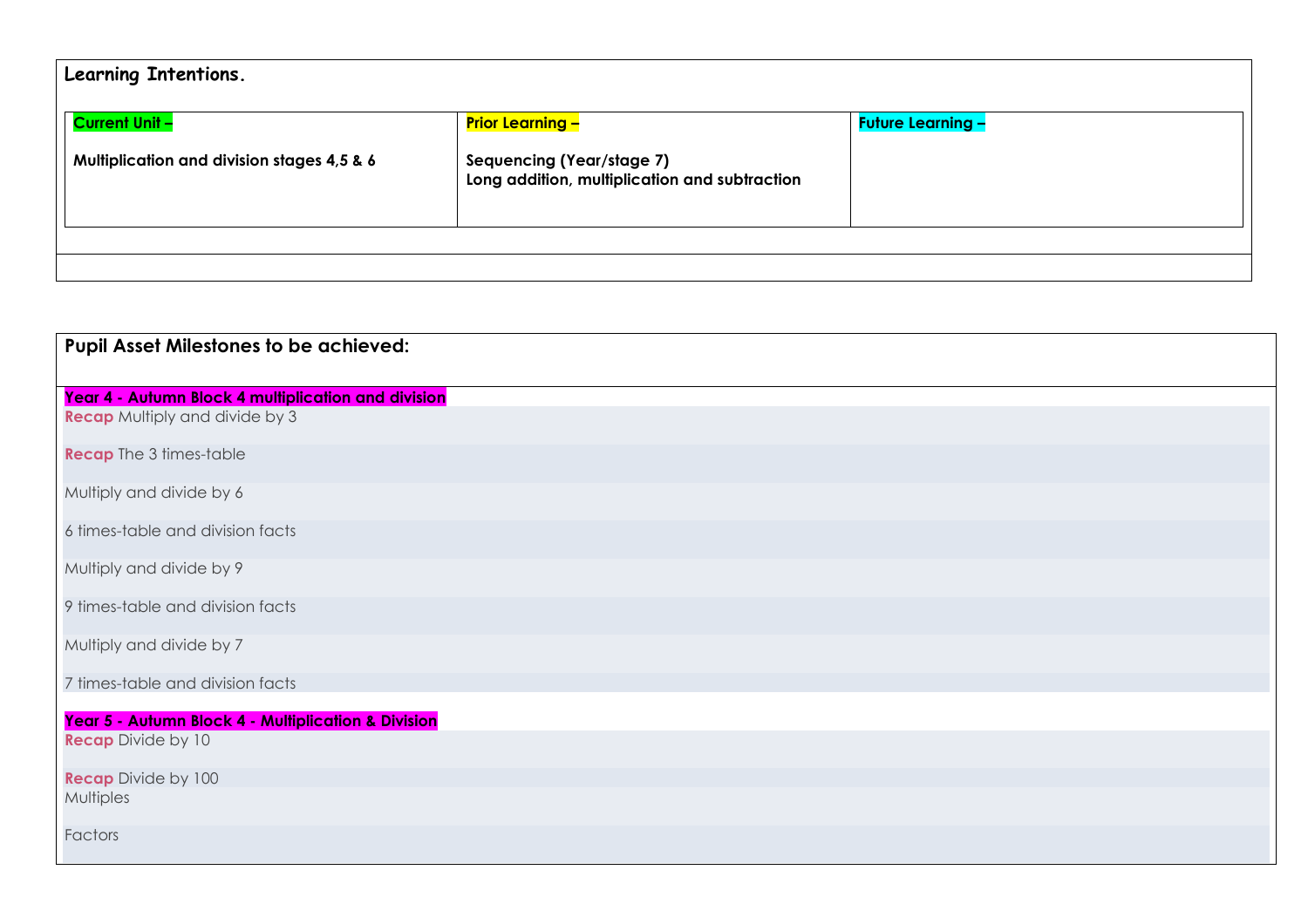| Common factors                            |
|-------------------------------------------|
| <b>Activity Prime numbers</b>             |
| Prime numbers                             |
| Square numbers                            |
| Cube numbers                              |
| Year 6 - Autumn Block 2 - Four Operations |
| <b>Recap</b> Divide 4-digits by 1-digit   |
| <b>Recap</b> Divide with remainders       |
| Short division                            |
| Division using factors                    |
| Long division (1)                         |
| Long division (2)                         |
| Long division (3)                         |
| Long division (4)                         |
| <b>Recap Factors</b>                      |
| Common factors                            |
| Common multiples                          |
| Primes to 100                             |
| Squares and cubes                         |
| Order of operations                       |
| Mental calculations and estimation        |
| Reason from known facts                   |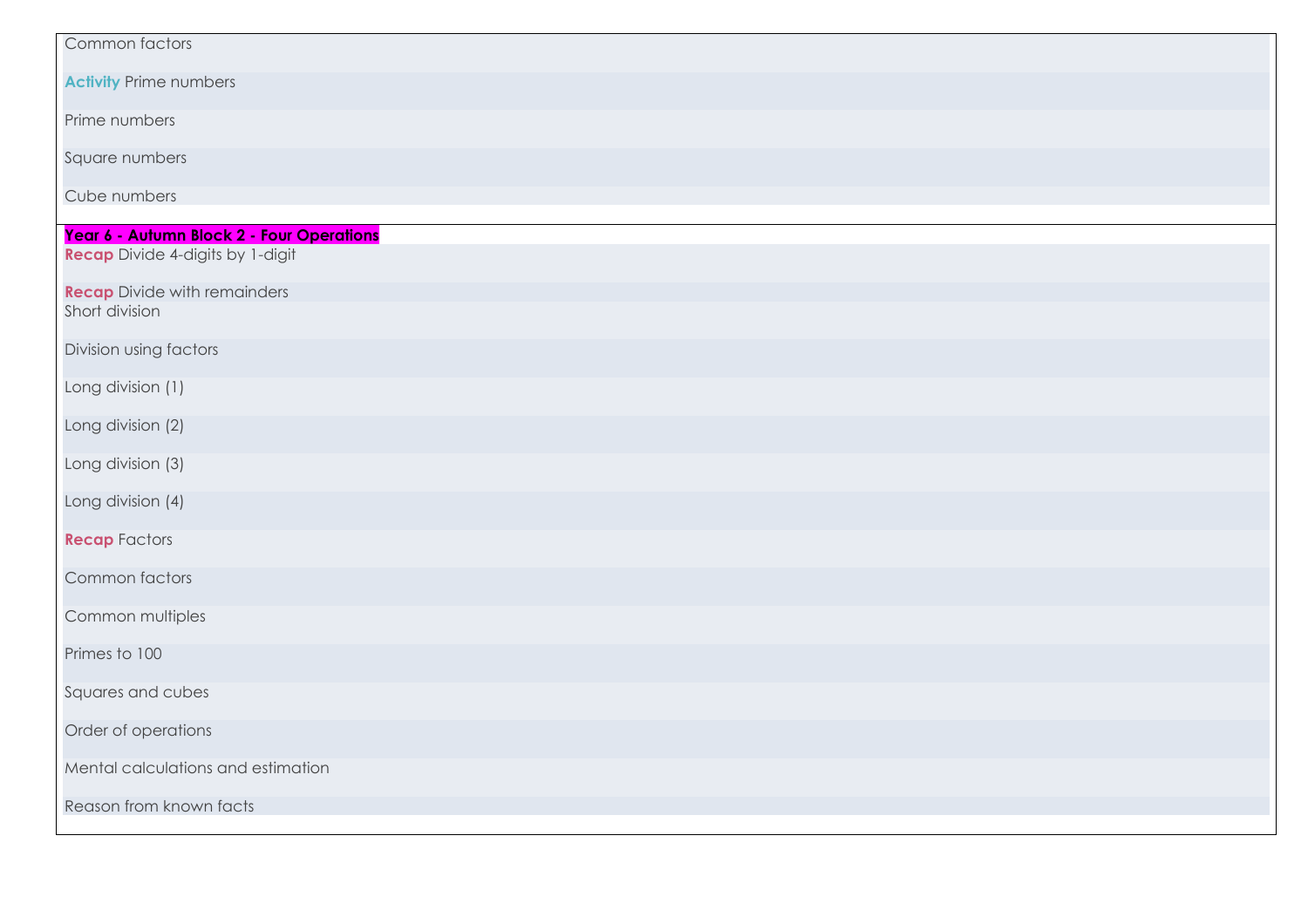| Week         | Session 1                                                                                                                                                                                                                                                                                                                                                                                                                                                   | Session 2                                                                                         | Session 3                                                               | Session 4                                                                                      |
|--------------|-------------------------------------------------------------------------------------------------------------------------------------------------------------------------------------------------------------------------------------------------------------------------------------------------------------------------------------------------------------------------------------------------------------------------------------------------------------|---------------------------------------------------------------------------------------------------|-------------------------------------------------------------------------|------------------------------------------------------------------------------------------------|
| $\mathbf{1}$ | Lesson Objective:<br>Recap confirm understanding of<br>previous weeks topics, develop<br>independent working skills,<br>thought, problem solving.<br>Alongside developing mental<br>maths skills and rehearsing number<br>bonds<br><b>Activities:</b><br>20 questions on board relating to<br>topic differentiated for all students<br>Students completing activities with<br>a range of concrete materials as<br>required<br>Peer support – working in set | Lesson Objective<br><b>Activities</b><br>Recap<br>All students<br>as exercises<br>on w/b with me. | Lesson Objective<br><b>Activities</b><br>White Rose worksheets as above | <b>Lesson Objective</b><br><b>Activities</b><br>Maths games and problems using<br>topic skills |
|              | groups with staff support.<br>Lesson Objective:                                                                                                                                                                                                                                                                                                                                                                                                             | <b>Lesson Objective</b>                                                                           | Lesson Objective                                                        | <b>Lesson Objective</b>                                                                        |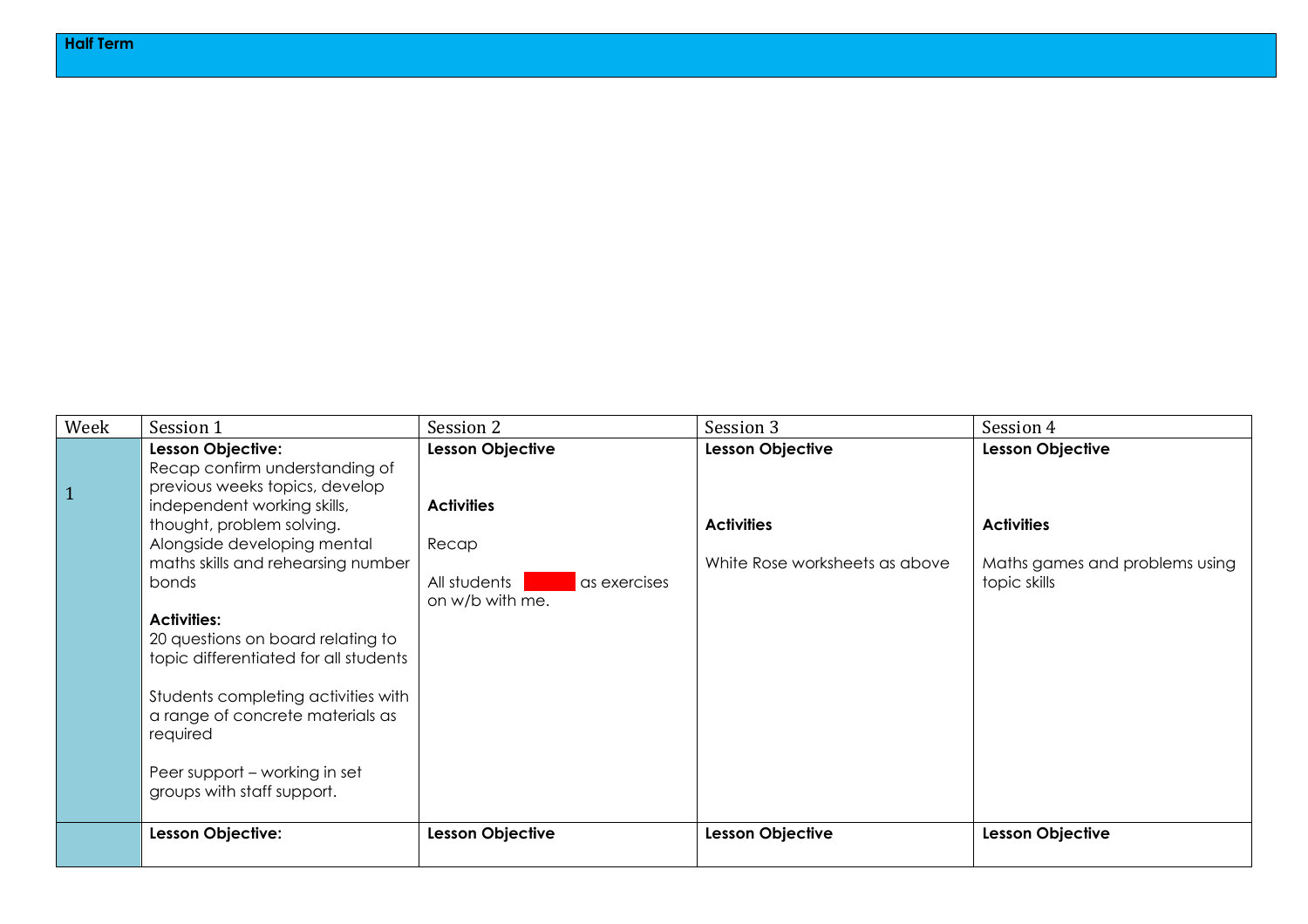| $\overline{2}$ | Recap confirm understanding of<br>previous weeks topics, develop<br>independent working skills,<br>thought, problem solving.<br>Alongside developing mental<br>maths skills and rehearsing number<br>bonds<br><b>Activities:</b><br>20 questions on board relating to<br>topic differentiated for all students<br>Students completing activities with<br>a range of concrete materials as                                                                                                 | <b>Activities</b><br>Recap<br>All students<br>as exercises<br>on w/b with me.                            | <b>Activities</b><br>White Rose worksheets as above                     | <b>Activities</b><br>Maths games and problems using<br>topic skills                            |
|----------------|-------------------------------------------------------------------------------------------------------------------------------------------------------------------------------------------------------------------------------------------------------------------------------------------------------------------------------------------------------------------------------------------------------------------------------------------------------------------------------------------|----------------------------------------------------------------------------------------------------------|-------------------------------------------------------------------------|------------------------------------------------------------------------------------------------|
|                | required<br>Peer support - working in set<br>groups with staff support.                                                                                                                                                                                                                                                                                                                                                                                                                   |                                                                                                          |                                                                         |                                                                                                |
| $\mathfrak{S}$ | Lesson Objective:<br>Recap confirm understanding of<br>previous weeks topics, develop<br>independent working skills,<br>thought, problem solving.<br>Alongside developing mental<br>maths skills and rehearsing number<br>bonds<br><b>Activities:</b><br>20 questions on board relating to<br>topic differentiated for all students<br>Students completing activities with<br>a range of concrete materials as<br>required<br>Peer support - working in set<br>groups with staff support. | <b>Lesson Objective</b><br><b>Activities</b><br>Recap<br>All students<br>as exercises<br>on w/b with me. | Lesson Objective<br><b>Activities</b><br>White Rose worksheets as above | <b>Lesson Objective</b><br><b>Activities</b><br>Maths games and problems using<br>topic skills |
| $\overline{4}$ | Lesson Objective:<br>Recap confirm understanding of<br>previous weeks topics, develop<br>independent working skills,                                                                                                                                                                                                                                                                                                                                                                      | <b>Lesson Objective</b><br><b>Activities</b>                                                             | <b>Lesson Objective</b>                                                 | Lesson Objective                                                                               |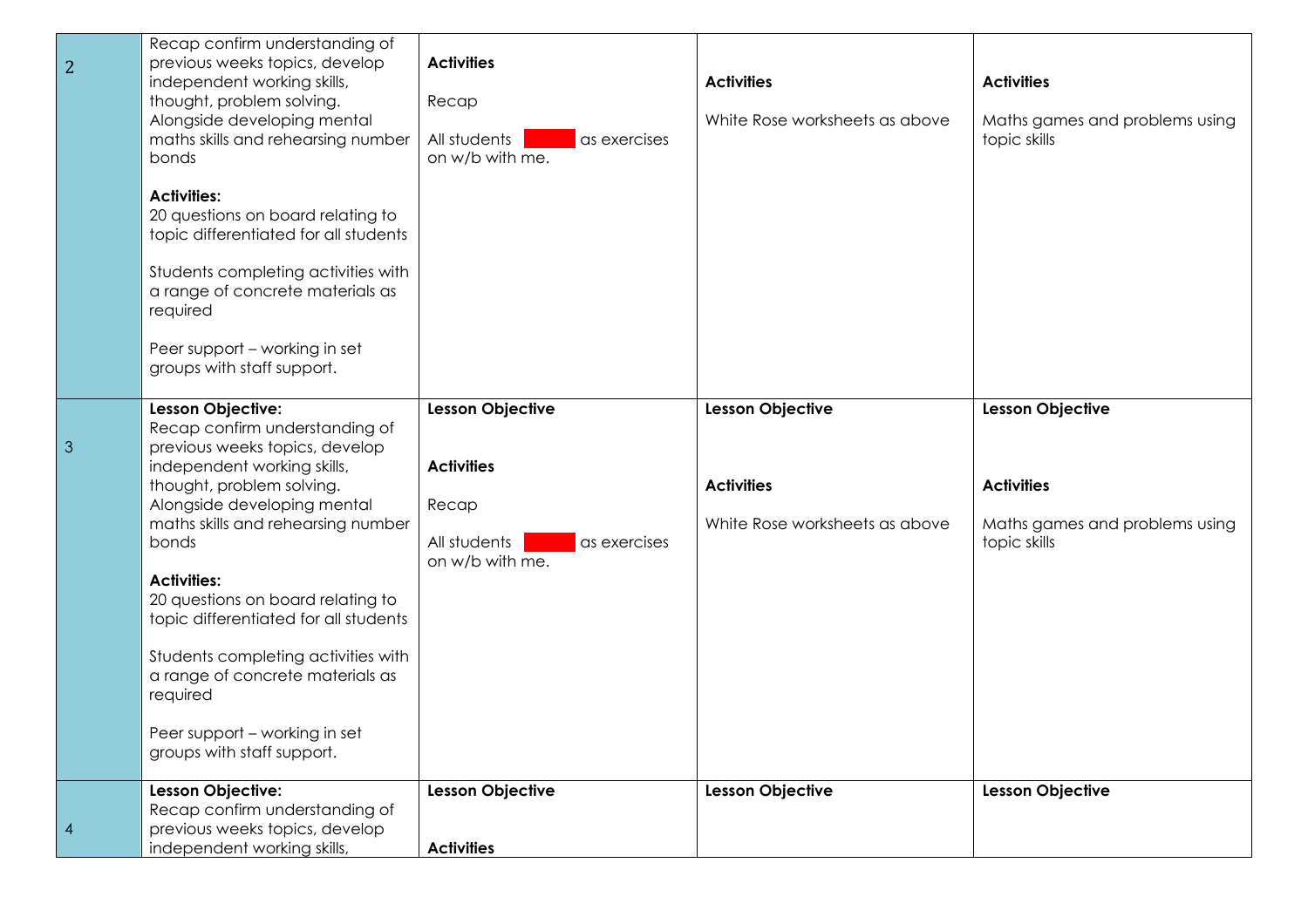|   | thought, problem solving.<br>Alongside developing mental<br>maths skills and rehearsing number<br>bonds<br><b>Activities:</b><br>20 questions on board relating to<br>topic differentiated for all students<br>Students completing activities with<br>a range of concrete materials as<br>required<br>Peer support - working in set<br>groups with staff support.                                                                                                                         | Recap<br>All students<br>as exercises<br>on w/b with me.                                                 | <b>Activities</b><br>White Rose worksheets as above                            | <b>Activities</b><br>Maths games and problems using<br>topic skills                            |
|---|-------------------------------------------------------------------------------------------------------------------------------------------------------------------------------------------------------------------------------------------------------------------------------------------------------------------------------------------------------------------------------------------------------------------------------------------------------------------------------------------|----------------------------------------------------------------------------------------------------------|--------------------------------------------------------------------------------|------------------------------------------------------------------------------------------------|
| 5 | Lesson Objective:<br>Recap confirm understanding of<br>previous weeks topics, develop<br>independent working skills,<br>thought, problem solving.<br>Alongside developing mental<br>maths skills and rehearsing number<br>bonds<br><b>Activities:</b><br>20 questions on board relating to<br>topic differentiated for all students<br>Students completing activities with<br>a range of concrete materials as<br>required<br>Peer support - working in set<br>groups with staff support. | <b>Lesson Objective</b><br><b>Activities</b><br>Recap<br>All students<br>as exercises<br>on w/b with me. | <b>Lesson Objective</b><br><b>Activities</b><br>White Rose worksheets as above | <b>Lesson Objective</b><br><b>Activities</b><br>Maths games and problems using<br>topic skills |
| 6 | Lesson Objective:<br>Recap confirm understanding of<br>previous weeks topics, develop<br>independent working skills,<br>thought, problem solving.<br>Alongside developing mental                                                                                                                                                                                                                                                                                                          | Lesson Objective<br><b>Activities</b><br>Recap                                                           | Lesson Objective<br><b>Activities</b><br>White Rose worksheets as above        | Lesson Objective<br><b>Activities</b>                                                          |